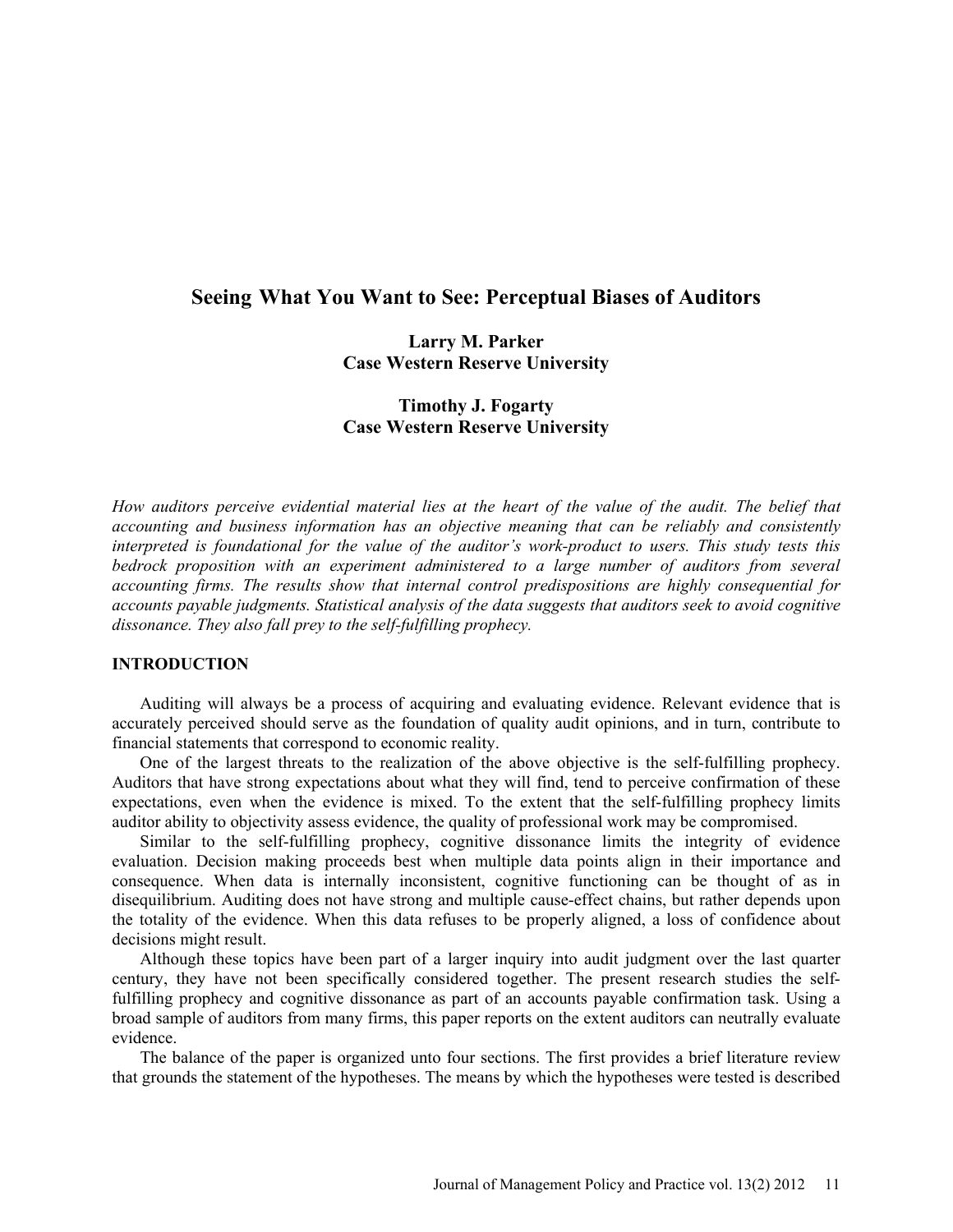in a second section that provides ample detail about measures and design. The results of these tests and a discussion of them are contained in the third and fourth section.

## **LITERATURE REVIEW AND HYPOTHESES DEVELOPMENT**

The collective belief that auditing processes are capable of informing the extent to which financial statements are fairly presented depends upon the extent to which auditors can be systematic about evidence collection, aggregation and interpretation (Joyce, 1976). Central in this regard are the perceptions that underlie concept validity and inter-judge reliability (Einhorn, 1974).

The inability of subjects, both novice and expert, to behave in accordance with statistical models has been well documented for some time (Newell and Simon, 1972; Slovic and Lichtenstein, 1971). Subjects were inadequately appreciative of sample size (Kahnman and Tversky, 1972) and variance (Beach and Scopp, 1968). Early study progressed to the systematic study of auditor decision making. This resulted in the enumeration of several judgment biases including recency, availability, insufficient adjustment from an established anchor, and representativeness (see reviews by Biddle and Joyce, 1978; Johnson et al. 1989; Nelson and Tan, 2005). Auditors act as if they were strong believers in heuristics (Kinney and Uecker 1982) and poor estimators of prior probabilities (Corless, 1972; Felix, 1976). Unquestionably, auditor knowledge and predisposition matter to the quality of the highly specialized judgments that are asked of the practicing auditor (Tan et al. 2002; Hogarth, 1991).

Many studies have manipulated the order of audit cues. Routinely, recency effects have been documented (e.g., Tubbs et al. 1990; Cushing and Ahlawat, 1995). These figure prominently among other order effects (e.g., Ahlawat, 1999; Ahlawat and Fogarty, 2001). Recent work suggests however that these findings may be less endemic, and more specific to the auditor sample involved (e.g., Early 2002).

Past judgment research suggests that auditors are more likely to be influenced by evidence that confirms their original opinions, and somewhat resistant to that which questions those positions (Bamber et al. 1997). Originally, this decisional frame was interwoven with recency effects (e.g., McMillian and White, 1993). Other work has suggested that confirmation bias can exist apart from a particular ordering of audit evidence (Pei et al. 1992). Early et al (2008) formulate the issue more broadly by specifying knowledge effects, wherein auditors are unable to discount previously processed information.

Internal control has served as an important parameter for auditor decision research for some time. Whereas the cue that internal control is strong produces auditor consensus, the idea that it is weak triggers uncertainty and high inter-subject variation (Soloman et al. 1982; Felix and Niles, 1988). Conclusions reached about internal control tend to have persistent and consistent consequences (Ashton, 1974), perhaps even altering the general level of skepticism that auditors bring to their work (Quadackers et al. 2009). Internal control evaluations stand out at all judgment levels (Whittington, 1978), such that halo effects are possible (Mock and Turner, 1981). Although internal control states have traditionally been used to contextualize audit decisions, more recent work has repositioned it as a dependent variable (e,g., Bronson et al. 2006).

In the post-Sarbanes Oxley Act era, internal control quality has increased in its importance. However, most of this work has centered on the separate internal control report required under that act and how that might complicate the interpretation of the audit opinion by external constituents (e.g., Schneider, 2009; Schneider and Church, 2008). Nonetheless, this emphasis should not gainsay the pivotal nature of internal control evaluation for the plan and execution of the audit (Messier, 2009).

#### **The Self-Fulfilling Prophecy**

Merton (1957) defined the self-fulfilling prophecy as situations wherein subjects, taken by a false definition of conditions, act in accordance with their illusion and bring into existence the very phenomenon that they had wrongfully first assumed. This chain of events has many applications ranging from the individualistic/personal to the societal.

Disaggregating the self-fulfilling prophecy to its elements allows us a heightened appreciation of its dynamic. Typically, situations are defined based on an authority relationship. Power or influence is seen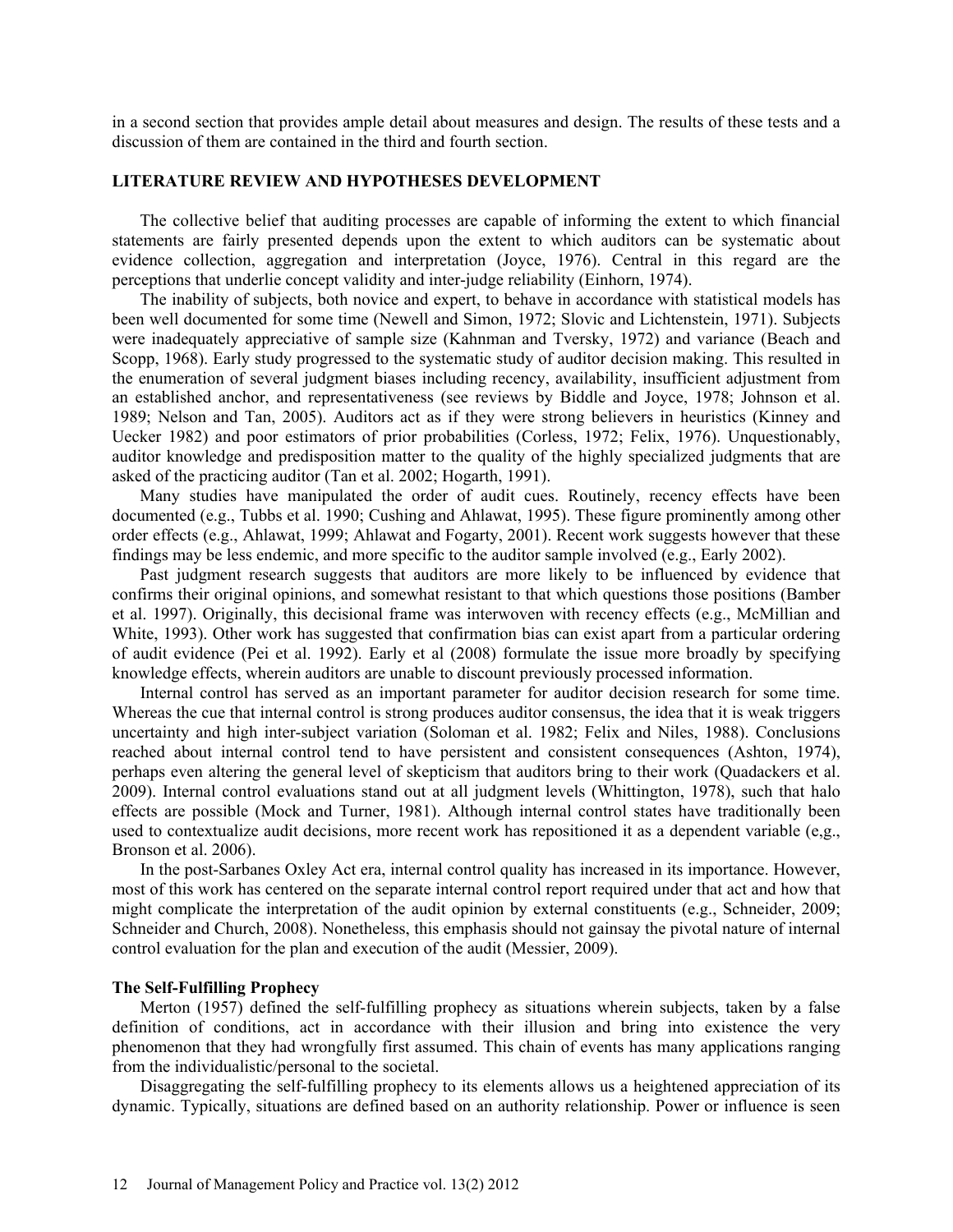to be exerted upon the subject in some sort of coercive, mimetic or normative manner. The initial situation is subsequently observed by others who independently must interpret the original action. This sets in motion a change in substantive conditions that might otherwise not have occurred.

The self-fulfilling prophecy is distinctly a product of selected perception. A full and neutral examination of the facts in a situation would usually reveal the triggering action to be unfounded. One could also argue that self-fulfilling prophecies are the product of idiosyncratic ways in which individuals construct cognitive schema. If these include a fallacious cause-effect linkage, evidence to the contrary will be ignored. Thus, people do not actually see their environment. Instead their perceptions are the result of a systematic filtering process.

Much of the self-fulfilling prophecy occurs without the conscious awareness of the human subject. Small cues perhaps emitted without purpose, initiate subtle changes in reinforcement that have consequences capable of shading results. These patterns are often sufficiently latent and minuscule that they go undetected by the observer who is taken in by alternative explanations.

On a more sociological theme, the self-fulfilling prophecy is encapsulated in W.I. Thomas' quote "If men define situations as real, they are real in their consequences," (Thomas and Thomas, 1928). This reminds us that much about society is an agreed upon state that is not capable of proof apart from the consensus that sustains it. Most prominently, transactions are only possible by virtue of the trust that we are usually willing to inject into situational definition.

The self-fulfilling prophecy has not been ignored in the auditing literature. However, it has tended to be confined to a single issue. Auditors may be reluctant to issue going concern opinions due to the collective belief that doing so is apt to bring about the corporate collapse that the going concern signal puts into issue (Louwers et al. 2003). This connection does not appear to be warranted by the archival evidence (Citron and Taffler, 2001), although collateral actions like auditor switches persist in its believed power (Tucker et al. 2003). Since this work is predicated on macro-level beliefs in "how things work," (see also Guiral-Contreras et al. 2008), this research is different in nature to the micro-level subconscious sense of the self-fulfilling prophecy that this paper employs. The self-fulfilling prophecy has been invoked when auditors confuse their interpretations with the facts (Moeckel and Plumlee, 1989) and as they adopt decision-making strategies that facilitates reaching pre-determined conclusions (Boiney et al. 1997). These studies are more in keeping with the decisional context of the current study.

Auditing provides promising application of these ideas. Corporate clients receiving external audits provide a very complex field from which some cues can be stressed and others readily suppressed. Auditors working under considerable time pressure and other sorts of collateral stress cannot afford the luxury of in depth epistemological exercises.

### **Cognitive Dissonance**

Festinger (1957) conducted lab experiments that formed the basis of our understanding of cognitive dissonance. Subjects strove to escape from situations where they were presented with contradictory information. Because the individual strives for cognitive consistency, dissonance creates psychological discomfort. Avoidance strategies are many, ranging from the evasion of entire situations to irrational perception.

The prospects of dissonance may underlie why individuals do not faithfully evaluate new information and use it to improve their cognitive schema. Seemingly helpful new input is not used in this way because it would conflict with pre-existing beliefs which the new information would otherwise cause to be challenged.

Cognitive dissonance can be understood as the progressive application of constraints. Decision makers seek confirmation for the elimination of certain interpretations of the data. When these constraints rule out previously favored rationales, dissonance occurs. Festinger (1957) suggested that in the face of such a situation, people would cling to one extreme or the other even if that meant being indifferent to inconsistent cues. Thus, the cognitive effort involved in testing initial assumptions can be minimized. Cognitive dissonance is therefore conservative in that it predicts that rationalizations will be at the ready to resist change.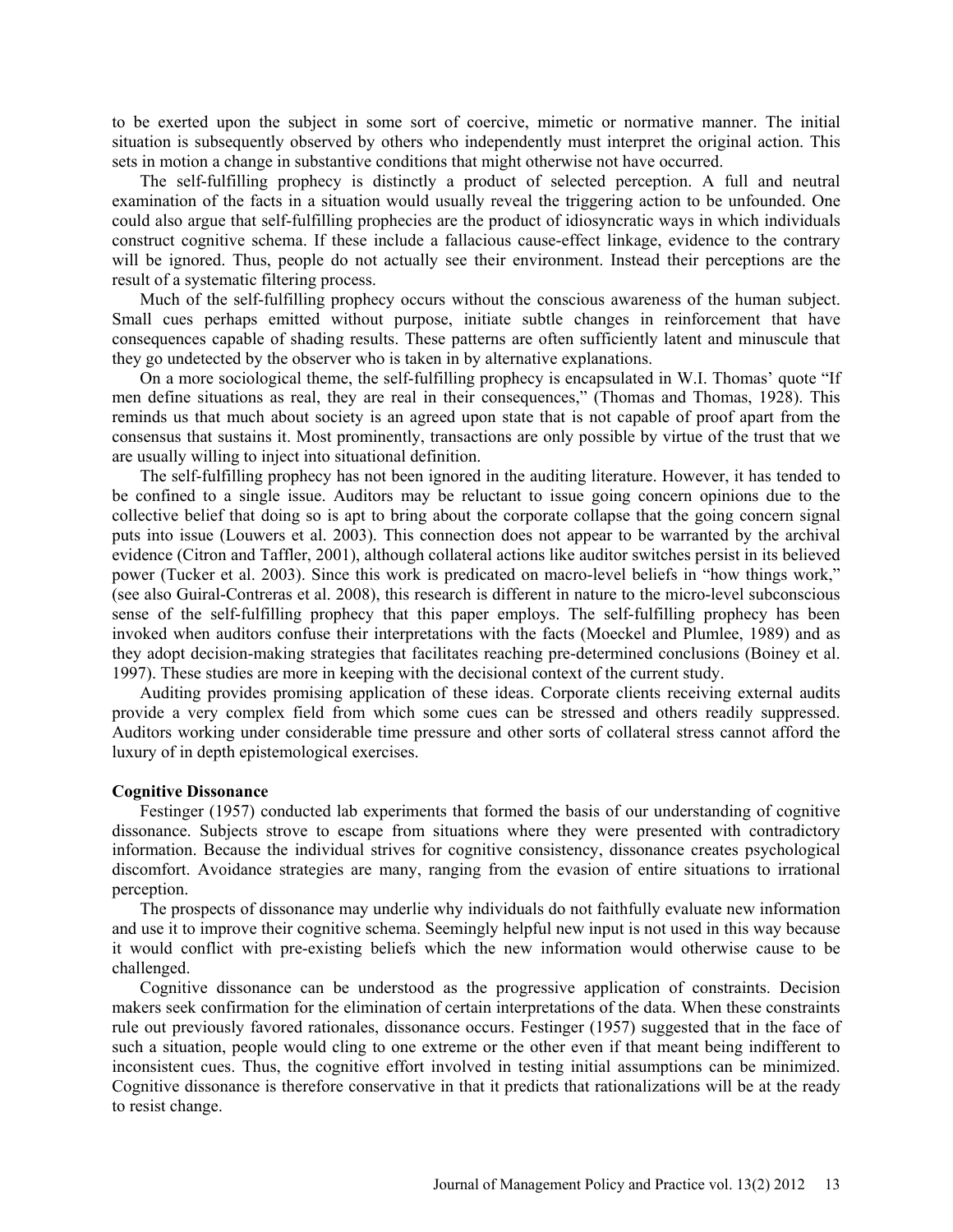Cognitive dissonance and the self-fulfilling prophecy take two different paths to the same result. Both are built upon strong psychological rigidity that precludes the fair evaluation of new information. Whereas self-fulfilling prophecy stresses the consequences of the action that results from the flawed perception, cognitive dissonance provides more emphasis on the mechanism whereby new information is not taken on its face value.

Auditing provides a fertile ground for cognitive dissonance. Environmental judgments tend to be nonmechanical and difficult to reject by virtue of one exception or another. The audit is a team effort that requires extreme disaggregation such that re-assembly is somewhat esoteric. Whether the parts add up to the whole is not closely observed. In short, the accountability that might check the tendency to make bad decisions as a result of cognitive dissonant conditions tends to be poor.

#### **Hypotheses**

The essence of both the self-fulfilling prophecy and cognitive dissonance is the inability to see things as they actually are. In other words, perception is somewhat selective. With regards to the self-fulfilling prophecy, action in the furtherance of a belief has to be responsive to a condition not deemed to be existent by most people. Cognitive dissonance requires the existence of tension between the subject's perception and the subject's idea of reality.

As a threshold approach to the area, a test of the existence of frames of reference is appropriate. The extent to which context matters to professional judgment is essential to the study of perceptual bias. Therefore:

## *H1: Perceptions of internal control strength are inversely related to errors detected by auditors.*

The essence of the self-fulfilling prophecy is the creation of the imagined state of affairs and its persistence through time. This state, once initiated, is unlikely to be critically re-examined even in the face of contrary evidence.

Strong internal control should make processing errors less frequent and more remediatable in the normal processing of transactions by the client. The existence of errors might cue the reconsideration of the quality of internal control. However, the power of the self-fulfilling prophecy is that one's initial judgment work as a frame of reference for subsequent interpretations. Thus, adjustment in the direction of new information becomes more difficult.

Therefore, attention on individuals whose evaluations of internal control were strong is in order. Those who initially evaluated internal control as weak should be less surprised by evidence of errors discovered by the audit. Those that were not asked, or were not given information about internal control, have not taken the first step toward a self-fulfilling prophecy.

## *H2: Auditors that perceive a strong internal control environment will persist in that conclusion after reviewing evidence of control errors.*

Another way of appreciating the sequence of information that auditors encounter is through the theory of cognitive dissonance. If audits are aimed at producing opinions about the financial statements, a deep and lengthy chain of evidence would be helpful if it were also consistent. Information that points in different direction will reduce the harmony that can be expected to exist around proper interpretation.

Cognitive dissonance does not predict a particular behavioral reaction to the discomfort that it entails. When cues are seen as incompatible, people might revert to a belief in the first cue or shift their allegiance to this second cue (assuming that escape from the exercise is not possible). Therefore, evidence consistent with cognitive dissonance could be found in the degree that subject belief loses its unanimity.

*H3: Auditors that perceive a strong internal control environment will experience more dissonance after reviewing evidence of control errors.*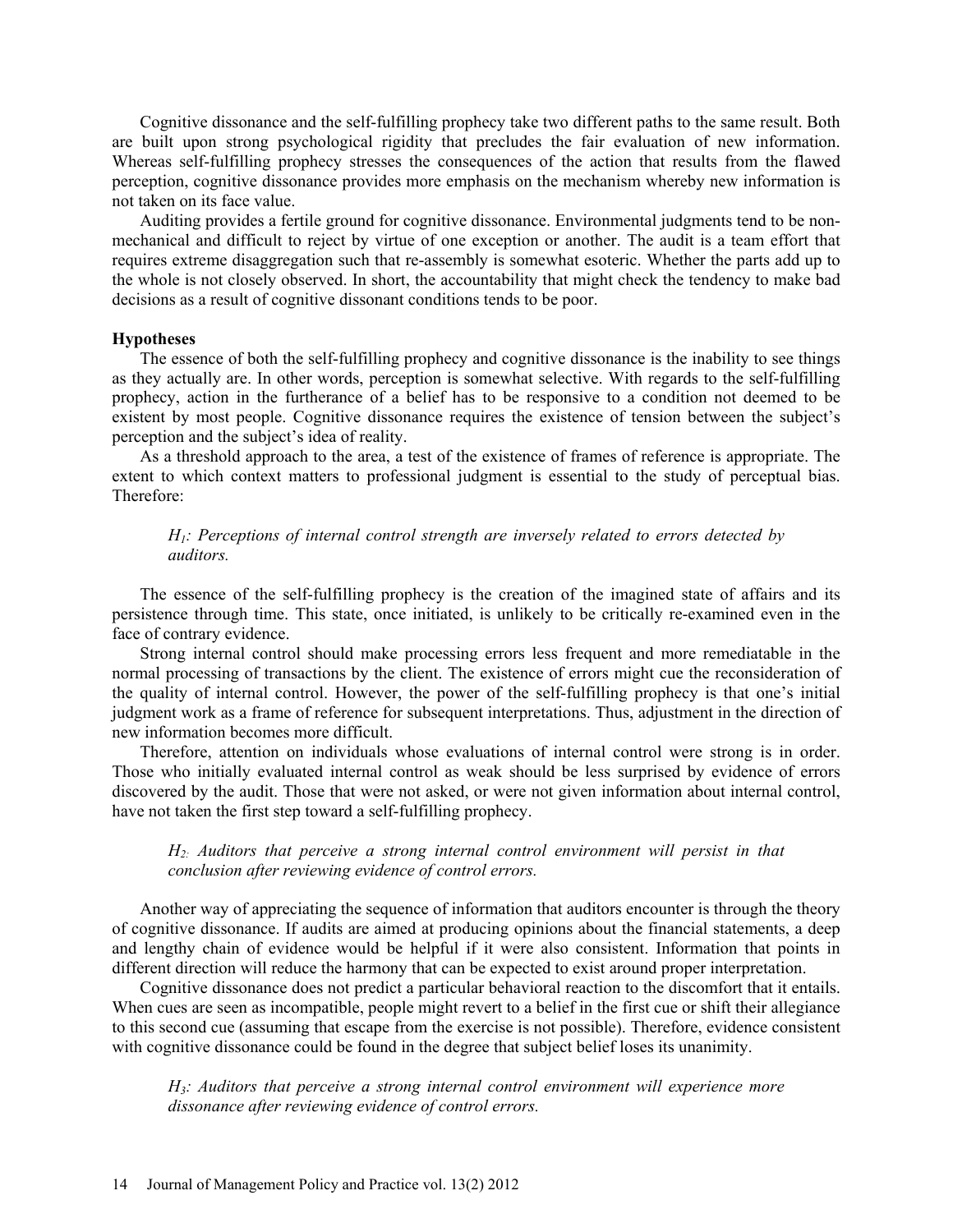In sum, the three hypotheses offer us insight into how auditors might react to their own judgments and subsequently encountered evidence. The first issue is how judgments shape the very definition of proper audit work. The second and third provide different yet consistent possibilities for belief revision.

#### **METHOD**

### **Design**

Three subject groups were organized for purposes of a between-subjects design. These varied according to the information they received about the state of internal control. Group 1 acted as a control group since its members received no internal control state information. The other two groups were provided with a set of documents suggesting that internal control was weak (Group 2) or was strong (Group 3) from an interval control questionnaire. In order to make this a strong and memorable group partition, subjects assigned to these groups were asked to formulate an internal control conclusion by completing a questionnaire about internal control (see Appendix A).

The experimental materials pertained to the confirmation of accounts payable. Subjects were then given work papers prepared by a hypothetical auditor in which the disposition for eleven separate discovered exceptions were presented. From this, subjects were asked to agree or disagree with the disposition recommended by this individual. In essence, subjects were asked to play the role of an audit supervisor reviewing the work of a junior auditor.

The confirmation of accounts payable was chosen as a task area because it was believed to be within the experiential realm of most practicing auditors. At the same time, the confirmation process was purposefully taken away from its most conventional application (accounts receivable) so as to distance subjects from content areas wherein overly rich preconceptions and firm policies might exist.

After subjects had provided an *ex ante* evaluation of internal control (or been given no such information in the case of the control group) and had judged the propriety of accounts payable confirmation audit work, subjects were asked to again judge the strength of internal control. Since all subjects were exposed to the same information about errors in accounts payable, a revised opinion about internal control strength could be anticipated. The case materials also solicited standard demographic information. Although none of the hypothesis proposed that such variables might quantify the results, an assessment of possible influence was made using this information.

## **Subjects**

In order to mitigate firm or office effects, a broad-based sample of auditors was utilized. In total, auditors from 18 offices of 11 firms in three different states were included. All subjects were auditors, and most had more than two years of experience. This experience level was a desirable feature since it increased the likelihood that subjects were recently familiar with the work that was described in the experimental materials. Subjects were randomly assigned to one of the three treatment groups described above. In total, 215 subjects were asked to complete the task. This process yielded 211 usable auditor responses for the final sample. The fact that all the respondents were auditors is important in light of recent findings that attitudes are patterned by experience and training areas (Pinsker et al. 2009).

The experiment was administered to groups in a classroom setting that was part of the subjects' continuing education obligation. Usually, this was done by one of the authors. Tests were conducted to determine if the results were in any way affected by the differences in who administered the experiment. No significant differences were found. After the completion of the task and the collection of the materials, the substance of the case was discussed with the participants.

The case materials were pretested with students in an auditing course. This resulted in changes to the wording of the instruction and minor modifications to improve the flow of the experimental process. The suggestion to give subjects more time to complete the work (from 30 to 40 minutes) also came from pretesting. The realism of the auditing content had been previously reviewed by both practicing accountants and accounting professors.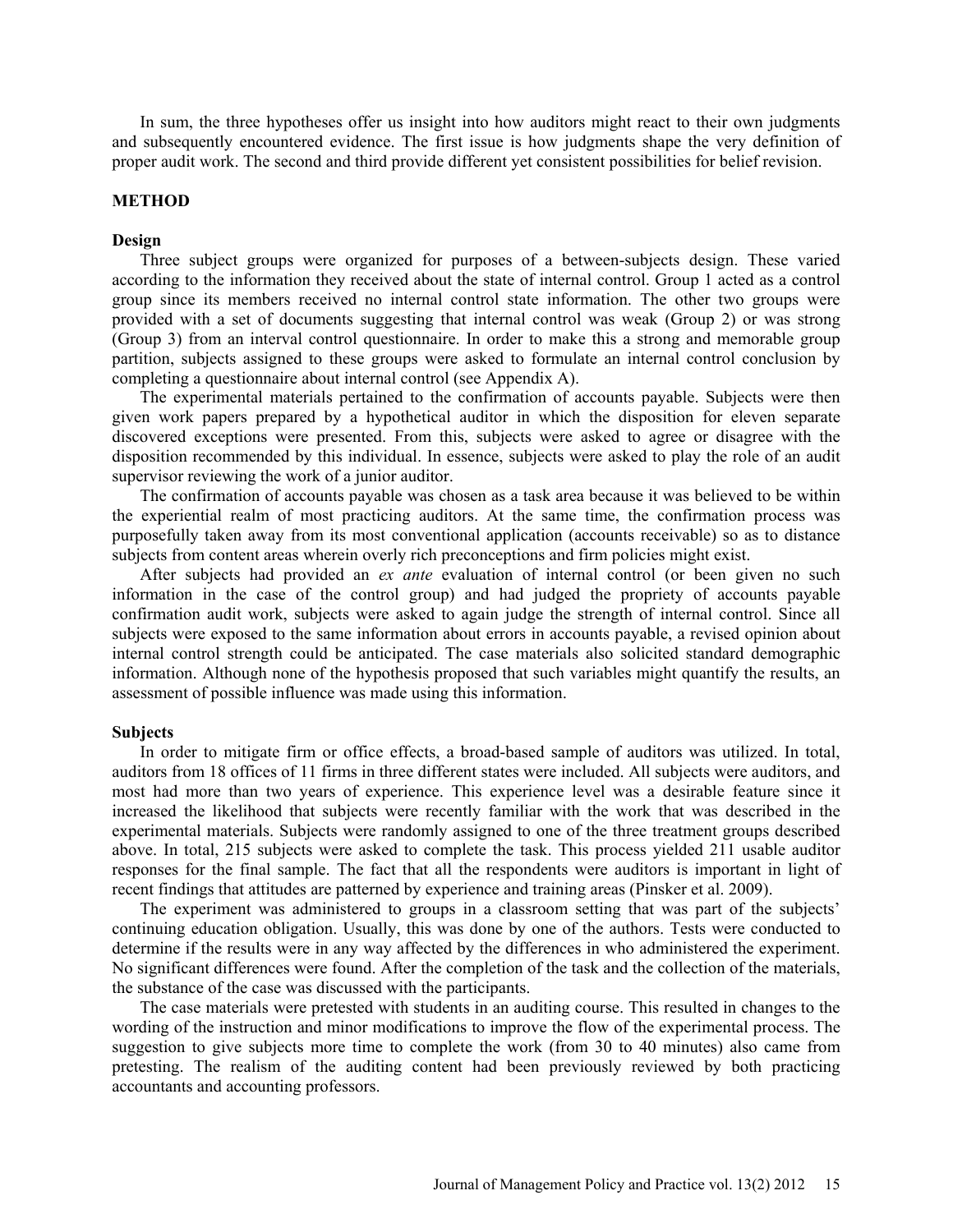#### **Measures**

Both initial and *ex post* internal control evaluations were measured with a seven-point Likert scale that varied from 1.0 (very weak) to 7.0 (very strong). The materials presented to auditors about internal control are reproduced in Appendix A. The variation in these descriptions were not made so extreme so as to force subjects to crowd the end positions of this scale. The use of the same scale for both the first and second internal control evaluations enabled their direct comparison.

Subjects were asked to categorize the hypothetical auditor's disposition of each of the accounts payable exceptions as either proper or improper. This forced choice enabled the mathematical aggregation of satisfactory and unsatisfactory resolutions. The latter provides a measure of perceived error (range 0- 11) and is particularly important for purposes of the hypothesis tests. All eleven items were adapted from an international firm's training program, and are reproduced in Appendix B.

Dissonance, for purposes of  $H_3$ , was measured with the variance of the internal control measure. This anticipates that individual subjects are likely to resolve inconsistent efforts in different ways. Collectively, this should be revealed by less internal consensus in the measure.

Confidence in audit judgments has been regarded as nearly equally important as the substance of those judgments (Pincus, 1991). Auditing as a regrettably incomplete evidential environment, depends heavily upon confidence (Moeckel and Plumlee, 1989). In this study, confidence was used as a manipulation check metric. A single Likert scaled item was used to used to measure auditor confidence.

#### **RESULTS**

As expected, group differences were observed in the initial evaluation of internal control. Subjects in Group 3 rated internal control to be much stronger than subjects in Group 2. This design intention proved successful. Subjects in all groups were then asked to evaluate the resolution of accounting payable findings.

#### **Test of Hypothesis 1**

Subjects assigned to Group 2 (weak internal control) reported on average of 7.9 errors. This was higher than Group 1 (control group – no internal control information) who averaged 7.5 errors. Group 3, who were led to believe than internal control was strong, averaged 6.9 errors.

Table 1 reports the results of an ANOVA tests of these differences. The significant p-value suggest that group status mattered. Subjects who were led to believe certain attributes about internal control tended to perceive a statistically significant different frequency of reported error  $(p<01)$ .

The overall significance found in Table 1 necessitates the examination of pairwise difference. The average means were compared via t-tests. Group 1 and Group 3 were significantly different  $(t=1.87)$ , p<.05) indicating that those auditors that were told of a strong internal control environment tended to report fewer errors than those told nothing about internal control. *A fortitori*, those told that internal control was strong (Group 3) behaved differently than those that were told that interval control was weak (Group 2). This was an even stronger effect ( $t=3.03$ ,  $p<01$ ). However, all pairwise differences did not prove statistically different since Group 2 (weak internal control) did not differ from the control group (Group 1: no information) with  $t=1.20$ ,  $p>10$  results.

The results indicate that auditors can vary in their opinions about proper dispositions of accounts payable exceptions discovered during an audit. However, consensus opinions about auditing exist such that "correct" behavior can be stipulated. The experiment provided information about auditor behavior that the firm from whose materials these items were taken would conclude that eight erroneous actions were taken. Therefore, deviations from that point can be taken as movements in an incorrect direction. This suggests that the tendency for Group 3 to report fewer errors in the context of what they believed to be strong internal control is more curious than is the tendency for Group 2 to report more error in what they believed to be weak internal control. The latter is buttressed by the closer approximation of the consensus normative position. On balance, Hypothesis 1 is supported.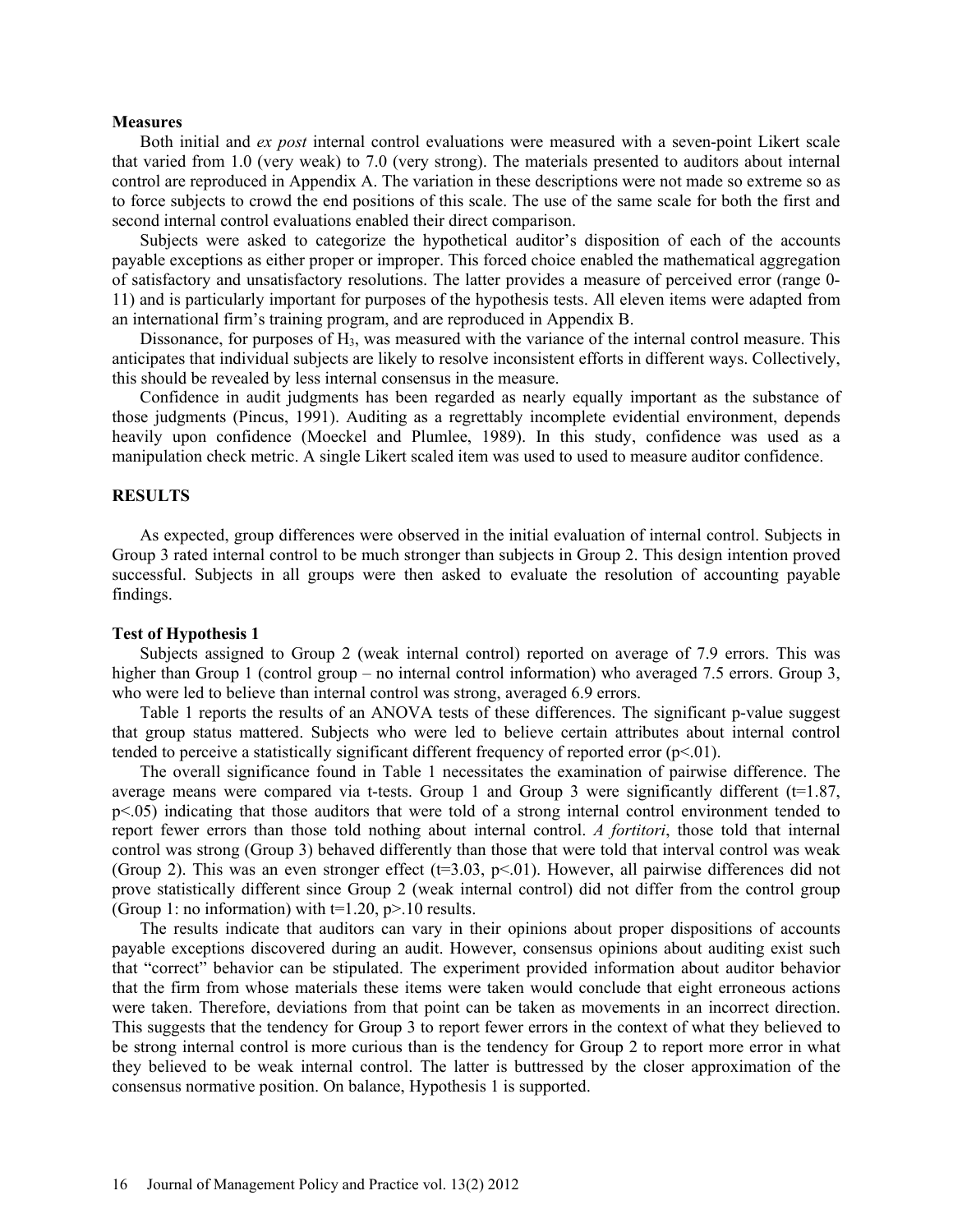#### **TABLE 1**

## **ONE-WAY ANOVA AND DESCRIPTIVE STATISTICS Initial Evaluation of Internal Control by Subject Groups 1, 2, and 3**

|                                           |     | Sum of   | Mean                  |                   |                                            |
|-------------------------------------------|-----|----------|-----------------------|-------------------|--------------------------------------------|
| Source                                    | df  | Squares  | Squares               | F<br>Ratio        | F Probability                              |
| Between groups                            | 2   | 270.8581 | 135.429               | 204.259           | $0.0000*$                                  |
| Within groups                             | 208 | 137.9097 | 0.663                 |                   |                                            |
| Total                                     | 210 | 408.7678 |                       |                   |                                            |
| Group                                     | N   | Mean     | Standard<br>Deviation | Standard<br>Error | 95%<br>Confidence<br>Intervals for<br>Mean |
|                                           |     |          |                       |                   |                                            |
| 1. No internal control<br>information     | 72  | $\theta$ | $\theta$              |                   |                                            |
| 2. Weak internal control<br>information   | 69  | 2.6422   | 1.0686                | 0.1286            | 2.3955 to<br>2.9089                        |
| 3. Strong internal control<br>information | 70  | 5.4429   | 0.9268                | 0.1108            | 5.2219 to<br>5.6639                        |

#### **Test of Hypothesis 2**

The second hypothesis enacted the logic of the self-fulfilling prophecy to the extent that it anticipated that auditors could not be swayed from their initial judgments of a strong internal control.

Upon observation of the errors in the accounts payable area, both treatment groups with prior internal control information lowered their estimates of the strength of internal control. This change was significant (p<.01) for both Group 3 (strong internal control) and for Group 2 (weak internal control). However, the parallel movement in this direction was not so powerful as to blur the distinctiveness of the initial group assessments. Group 2 and Group 3 still were significantly different in their final assessment of internal control, with the two groups taking predictably opposite positions straddling the control group.

The adjustment made by Group 3 (strong internal control) was smaller than that of Group 2. This difference is significant at  $p<0.01$ . Group 3 auditors were less able to move away from the position that their initial judgment had established. This supports the existence of a self-fulfilling prophecy and is consistent with Hypothesis 2.

#### **Test of Hypothesis 3**

The final hypothesis pertained to the cognitive confusion that might have been created for subjects in the experiment that were given cues leading to disparate conclusions. Auditors in Group 1 were presented information about audit errors in a vacuum of expectations. Shown many accounts payable problems, Group 2 was presented error information consistent with their prior beliefs about weak internal control. However, Group 3 had to face the inconsistency between their *a priori* assessment of internal control and *ex post* errors.

Group 3's initial evaluation of internal control produced a standard deviation of 0.9268, a statistic not materially different than the initial standard deviation of Group 2 of 1.0686. With the mental processing by the subjects of errors in payables, Group 3's standard deviation increased by more than 50% to 1.4374 indicating much high variance in the internal control evaluation. Looking at the same information, Group 2's standard deviation dropped to 0.9996, indicating a stronger consensus that internal control was poor.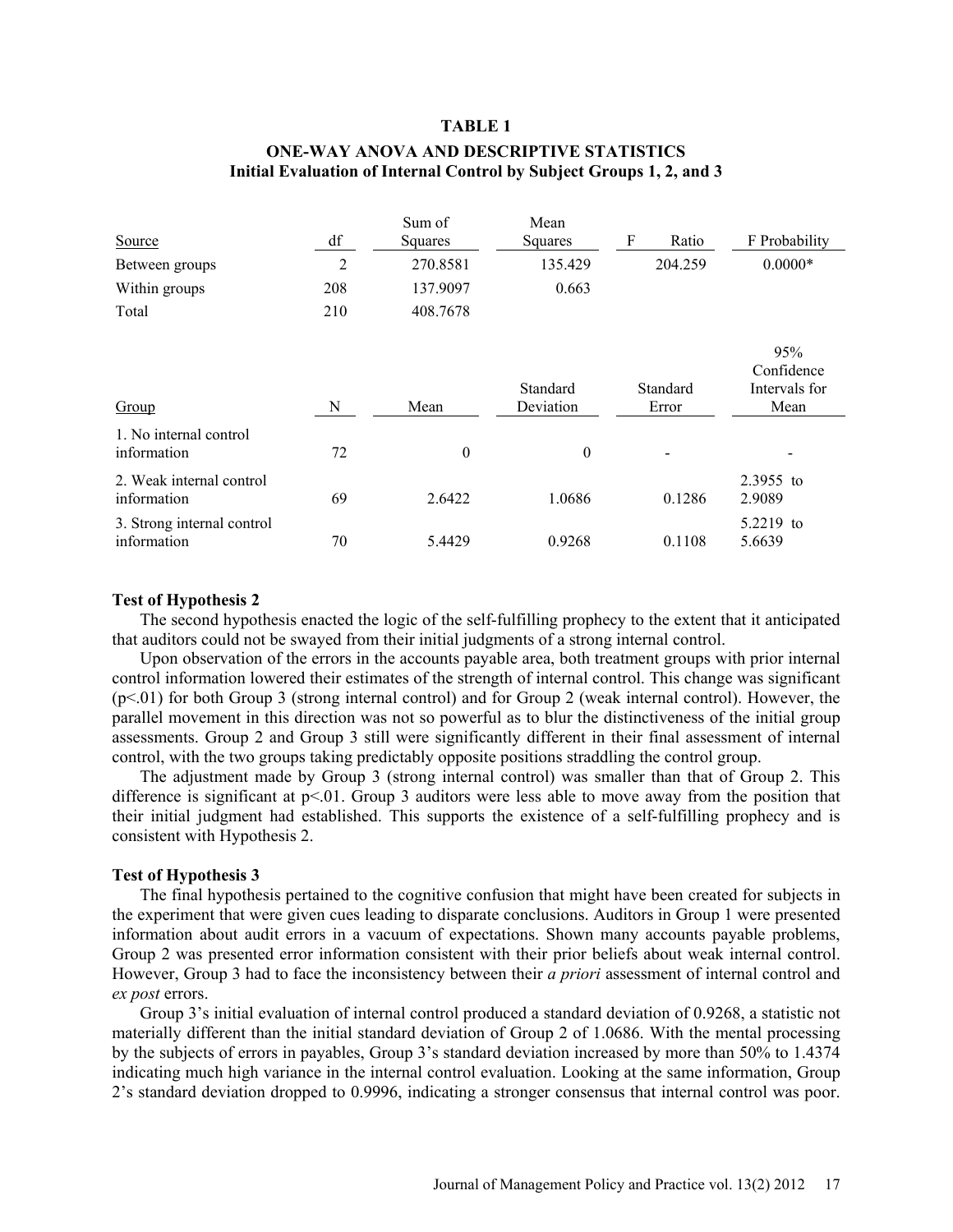The same trajectory can be seen in the standard errors, with Group 3's increasing from 0.1108 to 0.1718, and Group 2's decreasing from 0.1286 to 0.1203. Changes in variability were significantly different for the two groups at  $p<01$ . This supports Hypothesis 3.

#### **Manipulation Check**

Because subjects were not told that internal control was either strong or weak, but instead had to formulate that conclusion, how assured they were in believing their reported conclusion about internal control is an empirical question. As part of the concluding section of the experiment, subjects were asked about their confidence in their rating of this state. Their answer indicates the firmness of their convictions.

The results suggest that this manipulation was very successful. First no subject in either Group 2 or Group 3 reversed the intended direction. In other words, no one in Group 2 rated internal control as "strong" and no one in Group 3 rated internal control as "weak." However, subjects did vary in the confidence of their conclusion. A strong majority of each group expressed strong confidence in their internal control opinion. Specifically 88% of Group 2 and 83% of Group 3 signified they were somewhere between "confident" and "highly confident." Confidence data was collected on a 5-point Likert scale, with "confident" assigned to the third (middle) position. For these purposes, responses 3-5 were collapsed ("confident," "highly confident," "highest confidence").

#### **Demographic Variables**

A large set of personal and organizational differences were collected from subjects as part of the experiment. If the groups differed from each other in these ways, it might cloud the interpretation of the main results. Chi-square tests were conducted for the variables of age, gender, highest degree earned, CPA exam completion status, years experience, years in auditing, size of office, and size of town that the office was located within. None of these variables proved significant, even at the p<.10 level.

### **DISCUSSION**

Standard procedure in auditing requires that auditors form an opinion about internal control, so that the magnitude of substantive testing can be properly selected (Hooks, 2011). Following the passage of the Sarbanes Oxley Act in 2002, a heightened focus upon internal control as an irreplaceable element of defense against fraud and misreporting was mandated for publicly traded companies. How internal control states enter into the decision making of auditors should remain the fulcrum of auditing research.

The results of this paper indicate that auditors are prone to a self-fulfilling prophecy in their assessment of evidence. The strength of internal control creates a powerful frame of reference that leads auditors to shade their interpretation of the conduct of the audit. Strong internal control creates a more beneficial tolerance for that which is done with the unusual cases that the audit turns up. Less strong internal control leads auditors to be more circumspect in their evaluations of their own actions.

The results also show how inconsistency in the evidence erodes the consensus that auditors usually bring to their judgments. Shown a long litany of exceptions after they concluded that internal control was strong caused some to being to reverse their positions, but had others more likely to cling to their original position. We need to know more about the group positions that auditors must come to in order that closure on the work be achieved.

In the mostly highly aggregated form, this study suggests that auditors exhibit tendencies to see what they want to see. Auditing can hardly be conceived of as a neutral collection of evidence. Instead, auditing is a rather precarious perceptual process that is subject to bias and artifactual influence.

Another strength of this research is that it allows subjects to form their own conclusions about internal control. Rather than merely telling the auditors that control was strong or weak, the experiment gave them raw materials from which such judgments could be formed. This design feature therefore attempted to mitigate format and aggregation effects (see Agoglia et al. 2009). Auditors may always be subject to what Fischhoff (1977) calls knowledge bias since they enter situations with prior knowledge of previously processed information that they may be unable to ignore in making their own judgments. This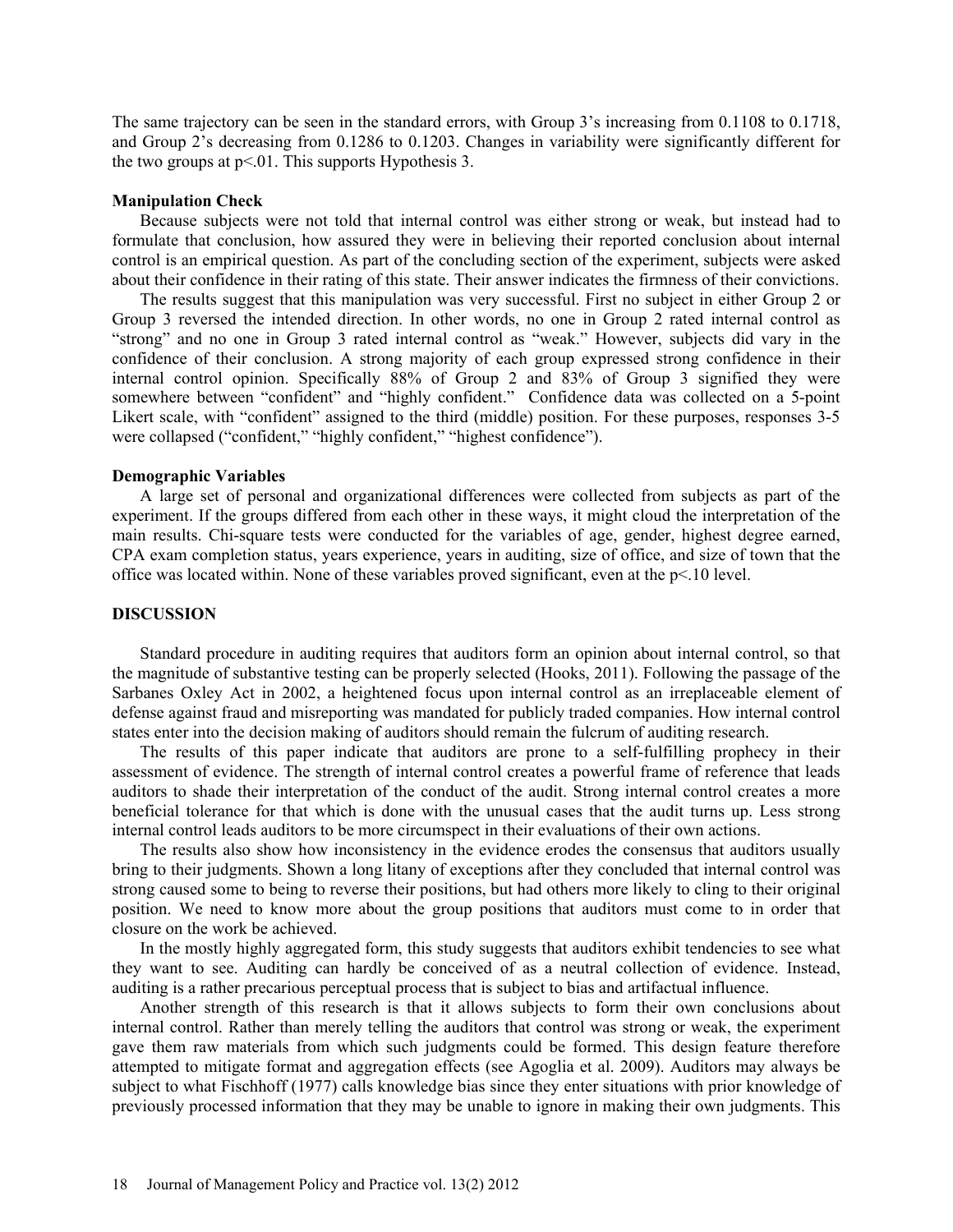information may come from the client, from last year's engagement team or from the working paper file. What the auditor is given creates a mostly unintentional cognitive effect that might require a restructuring intervention to overcome (Earley et al. 2008).

#### **Limitations**

The use of a hypothetical auditor working on the accounts payable exceptions was done to add to the realism of the experiment. However, this may have created other unintended effects. For example, subjects may have sympathized with this actor, especially if they saw him as a inexperienced auditor dealing with matters above his current abilities. This reaction could have produced a leniency effect that might have suppressed subject willingness to identify more errors. Alternatively, subjects may have formed an adverse impression of the hypothetical auditor. This negative "halo effect" might have led to an overly harsh evaluation of his actions, and to the tendency to find more erroneous behavior on the accounts payable. Since these are offsetting biases, the leniency and the halo effect may have cancelled each other, leaving no residual effect on the data. However, since one cannot measure the magnitude of these possibilities in this study, a limitation is appropriate.

The research design did not search for possible experience effects. The literature on this issue is quite mixed, making this issue worthy of focused study rather than an ancillary dimension. Relevant here is differing sensitivity to the ethical environment (Martimov-Bennie and Pflugrath, 2009) and to clientresisted adjustments (Trotman et al. 2009) according to audit experience. Unfortunately, experience does not seem to tell a consistent story with regards to how evidence is viewed (see also Christ, 1993; Asare et al. 2009).

The study also presents subjects with audit situations of a difficulty level which cannot be experimentally manipulated. Although subjects did not perceive the experiment to be difficult to understand, some of the cues given to subjects may have varied in difficulty. This opens the prospect that subjects may have behaved differently had they been presented with a different mix of difficulty in the accounts payable task. Like most experiments using professional subjects, the need to present realistic scenarios, and the constraint that the task require only average degrees of expertise, is a balancing act. Auditor expertise matters in many contexts (Kent et al. 2006).

The design of this research could also be thought of as outcome effects. By injecting a certain set of exceptions after the judgment of internal control, there is a tendency to overly blame the individuals involved. Future research should examine the extent to which this tendency is a function of initial position about the hypothetical level of human agency (see Peecher and Peircey, 2008). Following recent movement in the direction of more actors such as audit supervisory review (Ismail and Trotman, 1995) and insistent audit clients (Wolfe et al. 2009), more elaborate contexts for auditor judgments might be necessary for future extensions.

## **REFERENCES**

Agoglia, C., Beaudoin, C. and Tsakumis, G. 2009. "The Effect of Documentation Structure and Task-Specific Experience on Auditors' Ability to Identify Control Weaknesses." *Behavioral Research in Accounting* 21: 1-17.

Ahlawat, S. 1999."Order Effects and Memory for Evidence in Individual versus Group Decision Making in Auditing." *Journal of Behavioral Decision Making* 12:71-88.

Ahlawat, S. and Fogarty, T. 2003. "An Analysis of Group Influences on Going Concern Auditor Judgments." *Advances in Accounting Behavioral Research* 6: 27-52.

Asare, S., Cianci, A. and Tsakumis, G. 2009. "The Impact of Competing Goals, Experience and Litigation Consciousness on Auditors' Judgments." *International Journal of Auditing* 13: 223-236.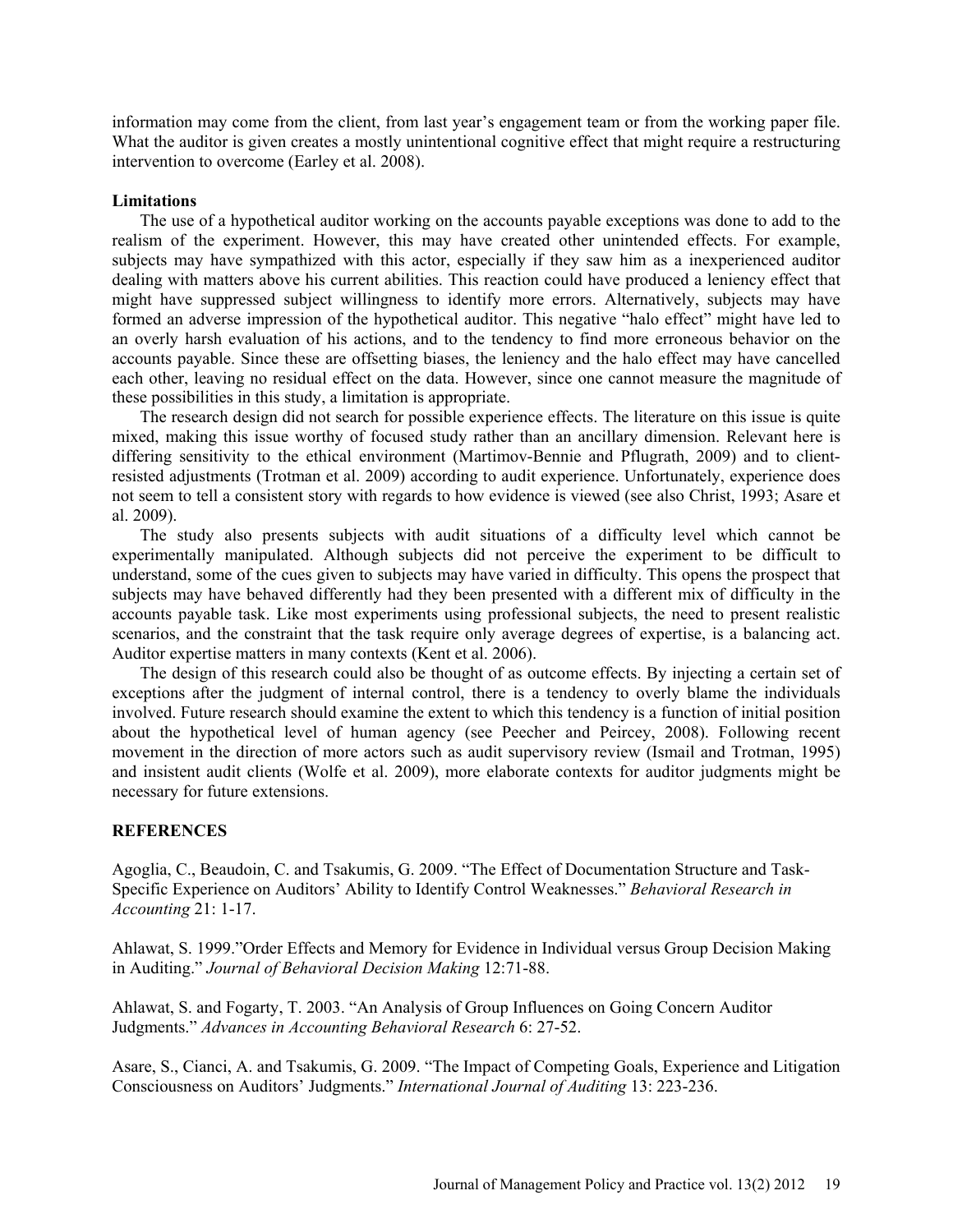Ashton , Robert H. 1974. "Cue Utilization and Expert Judgments: A Comparison of Independent Auditors With Other Judges." *Journal of Applied Psychology*, 59: 437-444.

Bamber, E.M., Ramsay, R. and Tubbs, R. 1997. "An Examination of the Descriptive Validity of the Belief-Adjustment Model and Alternative Attitudes to Evidence in Auditing." *Accounting, Organizations and Society* 22: 249-268.

Beach, L. R., and Scopp, R. S. 1968. "Intuitive Statistical Inferences About Variances."*Organizational Behavior and Human Performance*, 3: 109-123.

Biddle, Gary C. , and Joyce, Edward J. 1978. "Anchoring and Adjustment in Probabalistic Inference in Auditing." Unpublished working paper prepared for the Peat, Marwick, Mitchell & Co. Foundation.

Boiney, L. Kennedy, J. and Nye, P. 1997. "Instrumental Bias in Motivated Reasoning: More When More is Needed." *Organizational Behavior and Human Decision Processing* 72:1- 24.

Brophy, J. 1983. "Research on the Self-Fulfilling Prophecy and Teacher Expectations." *Journal of Educational Psychology* 75(5): 631-661.

Christ, M. 1993. "Evidence on the Nature of Audit Planning Problem Representation: An Examination of Auditor Free Recalls." *The Accounting Review* 68: 304-322.

Citron, D. and Taffler, R. 2001. "Ethical Behavior in the UK Audit Profession: The Case of the Self-Fulfilling Prophecy Under Going Concern Uncertainties." *Journal of Business Ethics* 29:353-363.

Corless, John C. 1972."Assessing Prior Probability Distributions for Applying Bayesian Statistics in Auditing." *The Accounting Review* 47: 556-566.

Cushing, B. and Ahlawat, S. 1996. "Mitigation of Recency Bias in Audit Judgment: The Effect of Documentation." *Auditing: A Journal of Practice and Theory* 15: 110-129.

Earley, C. 2002. "The Differential Use of Information by Experienced Novice Auditors in the Performance of Ill-Structured Tasks." *Contemporary Accounting Research* 19: 595-614.

Earley, C., Hoffman, V. and Joe, J. 2008. "Reducing Management's Influence on Auditors' Judgments: An Experimental Investigation of SOX 404 Assessments." *The Accounting Review* 83: 1461-1485.

Eder, D. 1981. "Ability Grouping as a Self-Fulfilling Prophecy: a Micro-Analysis of Teacher-Student Interaction." *Sociology of Education* 54: 151-162.

Einhorn, Hillel J. 1974."Expert Judgment: Some Necessary Conditions and an Example." *Journal of Applied Psychology*, 59: 562-571.

Felix, W. L. 1976."Evidence on Alternative Means for Assessing Prior Probability Distribution for Audit Decision Making." *The Accounting Review*. 800-807.

Felix, W. and Niles, M. 1988. "Research in Internal Control Evaluation." *Auditing: A Journal of Practice and Theory*\* 7:43-60.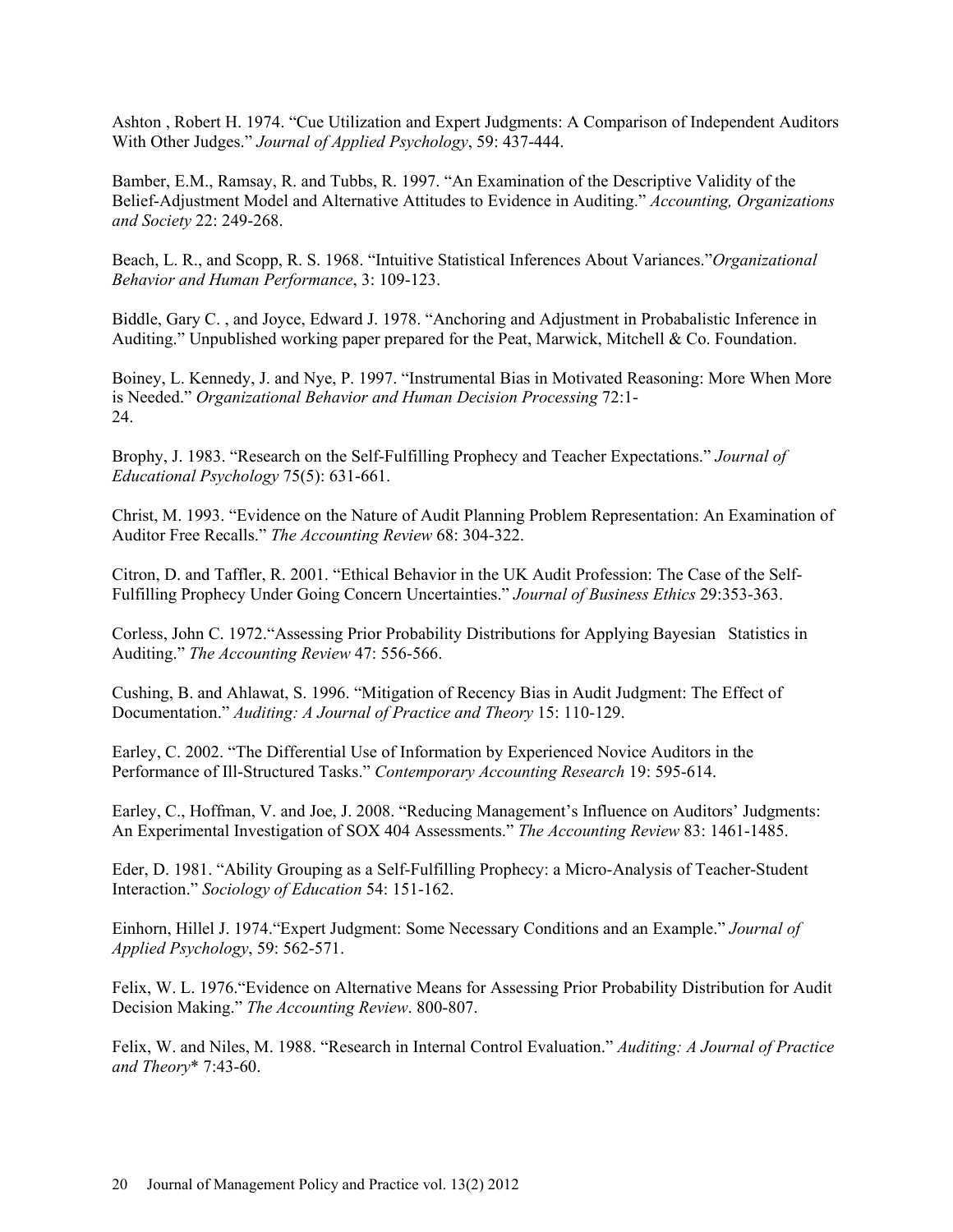Festinger, Leon. 1957. *A Theory of Cognitive Dissonance*. Stanford, California: Stanford University Press.

Guiral-Contreras, A. Ruiz-Barbadillo, E. and Rodgers, W. 2008. "To What Extent is the Going Concern Judgment Influenced by the Self-Fulfilling Prophecy?" Available at SSRN http://SSRN.com/ABSTRACT=1267105.

Hogarth, R. 1991. "A Perspective on Cognitive Research in Accounting." *The Accounting Review* 66: 277-290.

Hooks, K. 2011. *Auditing and Assurance Services*. (New York: J. Wiley & Sons).

Ismail, Z. and Trotman, K. 1995. "The Impact of the Review Process in Hypothesis Generation Tasks." *Accounting, Organizations and Society* 20: 345-357.

Jeremias, J. 2001. Cognitive Dissonance and Resistance to Change: The Influence of Commitment Confirmation and Feedback on Judgment Usefulness of Accounting Systems." *Accounting, Organizations and Society* 26:141-160.

Johnson, P., Jamal, K. and Berryman, R.G. 1989. "Audit Judgment Research." *Accounting, Organizations and Society* 14: 83-99.

Joyce, Edward J. 1976. "Expert Judgment in Audit Program Planning." *Journal of Accounting Research*, 14: 29-60.

Jussim, L. 1986. "Self-Fulfilling Prophecies: A Theoretical and Integrative Review." *Psychological Review* 93(4): 429-445.

Kahneman, D., and Tversky, A. 1972. "Subjective Probability: A Judgment of Representativeness." *Cognitive Psychology*, 3: 430-454.

Kent, P., Munro, L. and Gambling, T. 2006. "Psychological Characteristics Contributing to Expertise in Audit Judgment*." International Journal of Auditing* 10: 125-141.

Kinney, W., Vecker, W. 1982. "Mitigating the Consequences of Anchoring in Auditor Judgments." *The Accounting Review*, 57: 55-69.

Louwers, T., Messina, F. and Richard, M. 2007. "The Auditor's Going Concern Disclosure as a Self-Fulfilling Prophecy: A Discrete Time-Survival Analysis." *Decision Sciences* 30:805-824.

Martinov-Bennie, N. and Pflugrath, G. 2009. "The Strength of an Accounting Firm's Ethical Environment and the Quality of Auditor's Judgments." *Journal of Business Ethics* 87: 237-253.

McMillian, J. and R. White. 1993. Auditors' Belief Revisions and Evidence Search: The Effect of Hypothesis Frame, Confirmation Bias, and Professional Skeptism." *The Accounting Review* 68(3):443- 465.

Merton, Robert K. 1968. *Social Theory and Social Structure*. New York: The Free Press.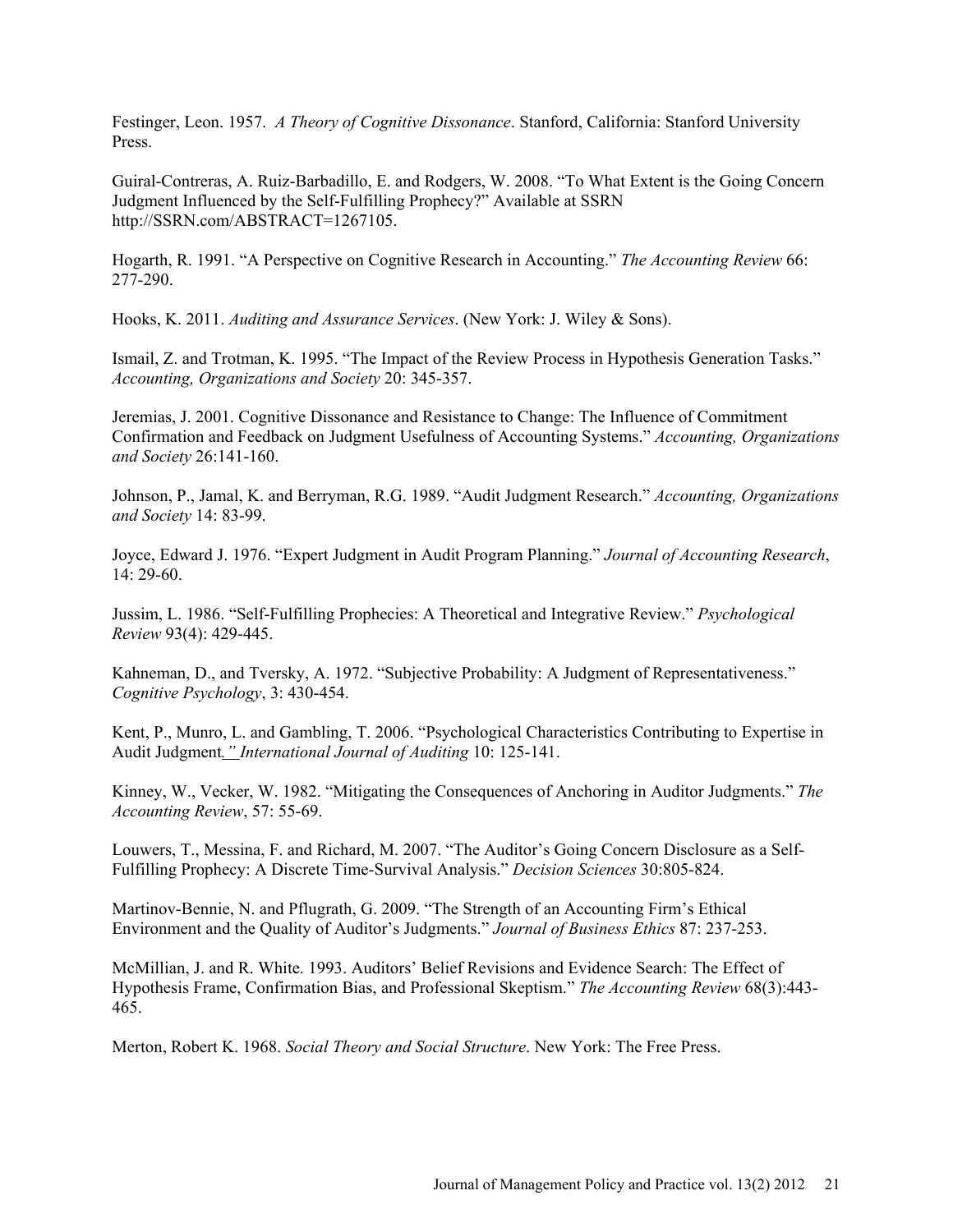Mock, Theodore J., and Turner, Jerry L. 1979. "The Effect of Changes in Internal Controls on Audit Programs." *Behavioral Experiments in Accounting II*, Thomas J. Burns, ed. Columbus, Ohio: The College of Administrative Science, The Ohio State University, pp. 277-302.

Moeckel, C. and Plumlee, R. 1989. "Auditors' Confidence in Recognition of Audit Evidence." *The Accounting Review* 64:653-666.

Newell, A., and Simon, H. 1972. *Human Problem Solving*. Englewood Cliffs, New Jersey: Prentice-Hall, Inc.

Peecher, M. and Piercey, M. 2008. "Judging Audit Quality in Light of Adverse Outcomes: Evidence of Outcome Bias and Reserve Outcome Bias." *Contemporary Accounting Research* 25: 243-274.

Pei, B. Reed, S. and Koch, B. 1992. "Auditor Belief Revision in a Performance Auditing Setting." *Accounting, Organizations and Society* 17:169-183.

Pincus, K. 1991. "Audit Judgment Confidence." *Behavioral Research in Accounting* 3:39-65.

Pinsker, R., Pennington, R. and Schafer, J. 2009. "The Influence of Roles, Advocacy and Adaption to the Accounting Decision Environment." *Behavioral Research in Accounting* 21: 91-111.

Quadackers, L., Groot, T. and Wright, A. 2009. "Auditors' Skeptical Characteristics and their Relationship to Skeptical Judgments and Decisions." Available at SSRN, http://SSRN.com/abstract=1478105.

Schneider, A. 2009. "Auditors' Internal Control Opinions: Do They Influence Judgments about Investments?" *Managerial Auditing Journal* 24: 709-724.

Schneider, A. and Church, B. 2008. "The Effect of Auditors' Internal Control Opinions and Loan Decisions." *Journal of Accounting and Public Policy* 27: 1-18

Schneider, A., Gramling, A., Hermanson, D. and Ye, Z. 2009. "A Review of the Academic Literature on Internal Control Reporting under SOX." *Journal of Accounting Literature* 27:1-46.

Slovic, P., and Lichtenstein, S. 1971. "Comparison of Bayesian and Regression Approaches to the Study of Information Processing in Judgment." *Organizational Behavior and Human Performance*, 6: 649-744.

Tan, H., Ng, T. and Mak, B. 2002. "The Effects of Task Complexity on Auditors' Performance: The Impact of Accountability and Knowledge*." Auditing: A Journal of Practice and Theory* 21: 81-96.

Thomas, W.I. and Thomas, D. 1928. *The Child in America: Behavior Problems and Progress* (New York: Knopf).

Trotman, K., Wright, A. and Wright, S. 2009. "An Examination of the Effects of Auditor Rank on Pre-Negotiation Judgments." *Auditing: A Journal of Practice and Theory* 28: 191-203.

Tubbs, R., Messier, W. and Knechel, W. 1990. "Recency Effects in the Auditors' Belief Revision Process." *The Accounting Review* 65: 452-460.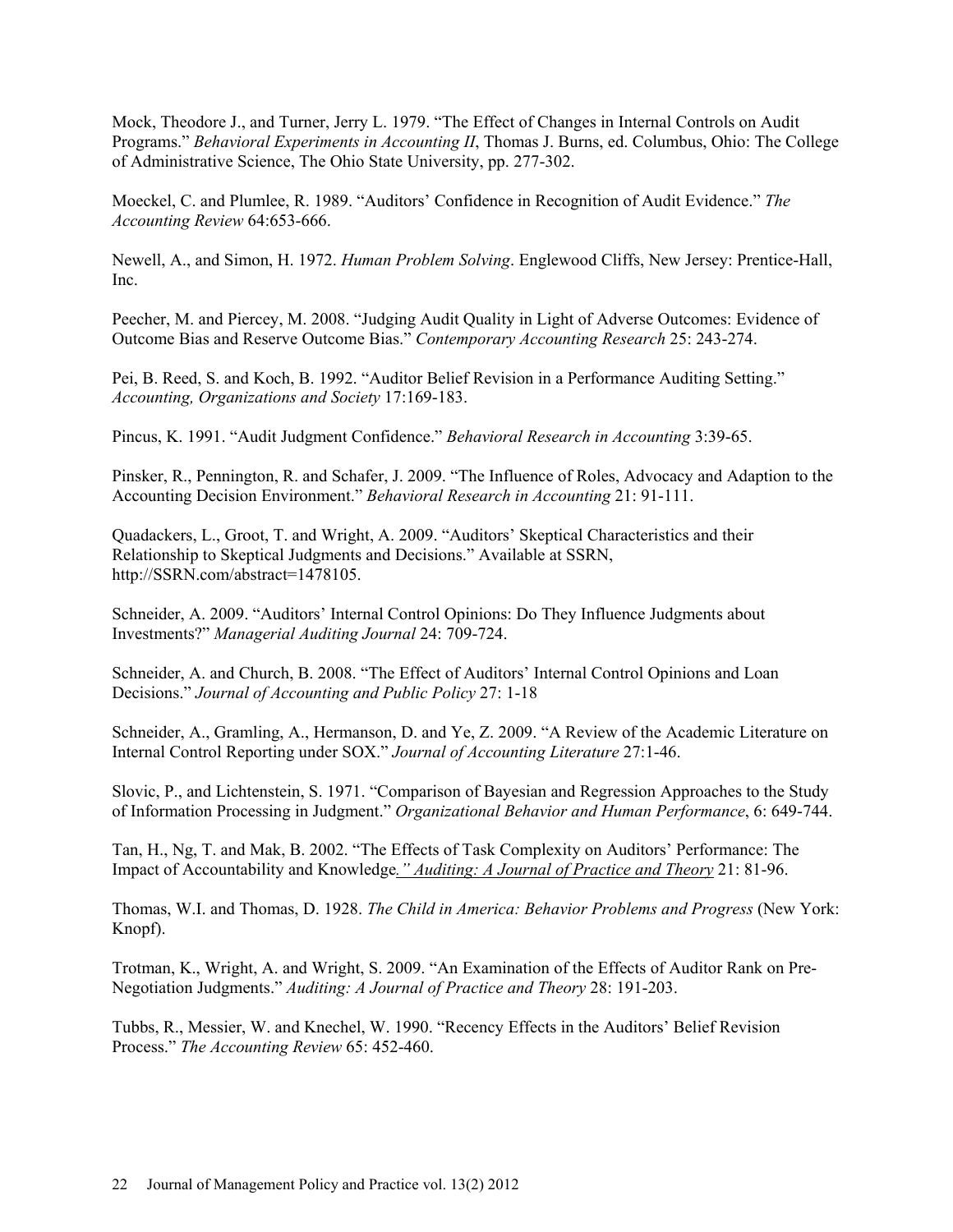Tucker, R. Matseemura, E. and Subramanyam, K. 2003. "Going Concern Judgment: An Environmental Test of the Self-Fulfilling Prophecy and Forecast Accuracy." *Journal of Accounting and Public Policy* 22:401-423.

Uecker, Wilfred, and Kinney, William. 1977. "Judgmental Evaluation of Sample Results: A Study of the Type and Severity of Errors Made by Practicing CPAs." *Accounting, Organizations and Society* 2:269- 275.

Whittington, Oliver R. 1978. "An Examination of the Effects of Analytical Evidence and Time Budgets on Audit Judgments." Unpublished Ph.D. dissertation, University of Houston.

Wolfe, C. Mauldin, E. and Diaz, M. 2009. "Concede or Deny: Do Management Persuasion Tactics Affect Auditor Evaluation of Internal Control Deviations?" *The Accounting Review* 84: 2013-2027.

## **APPENDIX A INTERNAL CONTROL QUESTIONNAIRE**

- 1. Is the accounts payable department clearly designated as the group responsible for verification and approval of invoices for payment?
- 2. Is the accounts payable department independent of:
	- (a) The purchasing department?
	- (b) Other persons requesting specific expenditures?
	- (c) Cashier or persons signing checks?
	- (d) The receiving department?
- 3. Do the procedures for verification of invoices in the accounts payable department require a signature on every voucher to show that the following steps have been taken:
	- (a) Comparison of quantities billed on the invoice with quantities called for on the purchasing order and shown as received by the receiving report?
	- (b) Comparison of the prices, discounts, credit period, and terms of shipment per the invoice with those specified on the purchase order?
- 4. Is an accounts payable trial balance prepared monthly and balanced to the general ledger control account?
- 5. Are monthly statements from vendors regularly reconciled with accounts payable ledgers or open vouchers?
- 6. Are returned purchases controlled in a manner which assures that the correct vendor will be charged for the appropriate amount?
- 7. Are advance payments to vendors recorded as receivables are controlled in a manner which assures that they will be recovered by offset against vendors' invoices?
- 8. If payments are made to vendors for shipments direct to customers, are the procedures in use adequate to assure that the sales are billed to customers?
- 9. Is there an adequate record of open purchase orders and commitments?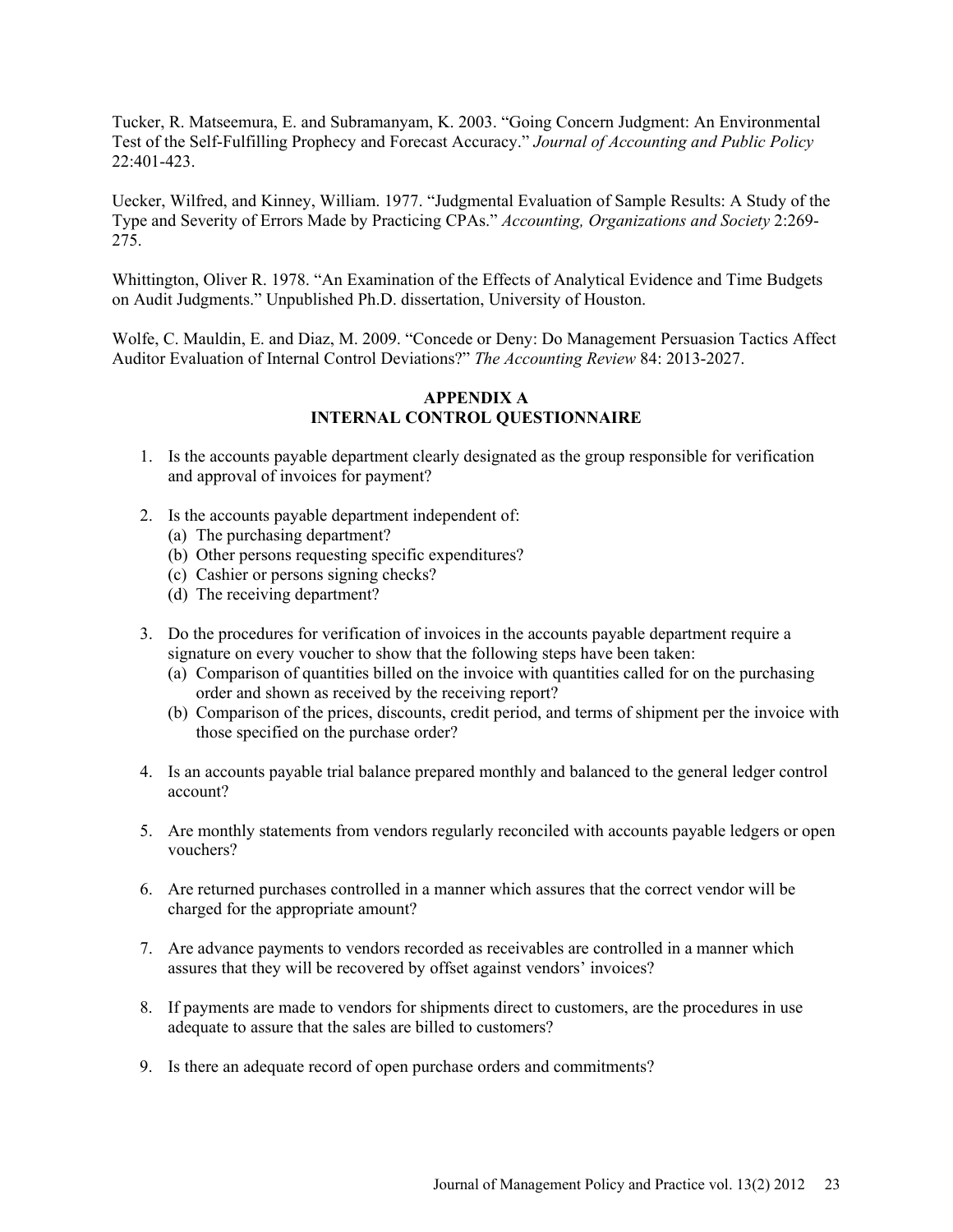- 10. Are debit memos issued to vendors for discrepancies in invoice prices, quantities, or computation? Are these memos approved by an executive outside the accounts payable department?
- 11. Are debit balances in vendors' accounts brought to the attention of the credit and purchasing departments?
- 12. Are there established procedures to call attention to invoices not paid within the discount period?
- 13. Are all disbursements, excepting petty cash, made by check?
- 14. Are voided checks mutilated and retained for inspection?
- 15. Do checks require two signatures? Is there dual control over machine signature plates?
- 16. Are checks signers persons who have no access to accounting records, cash receipts, or bank reconciliations?
- 17. Are vouchers and other supporting documents reviewed by the check signer? Is the presignature review effective?
- 18. Are checks mailed directly by the signer and not returned to the accounts payable department for mailing?
- 19. Are the voucher and supporting documents stamped or impressed "paid" to prevent duplicate payment before being returned to accounts payable for filing?